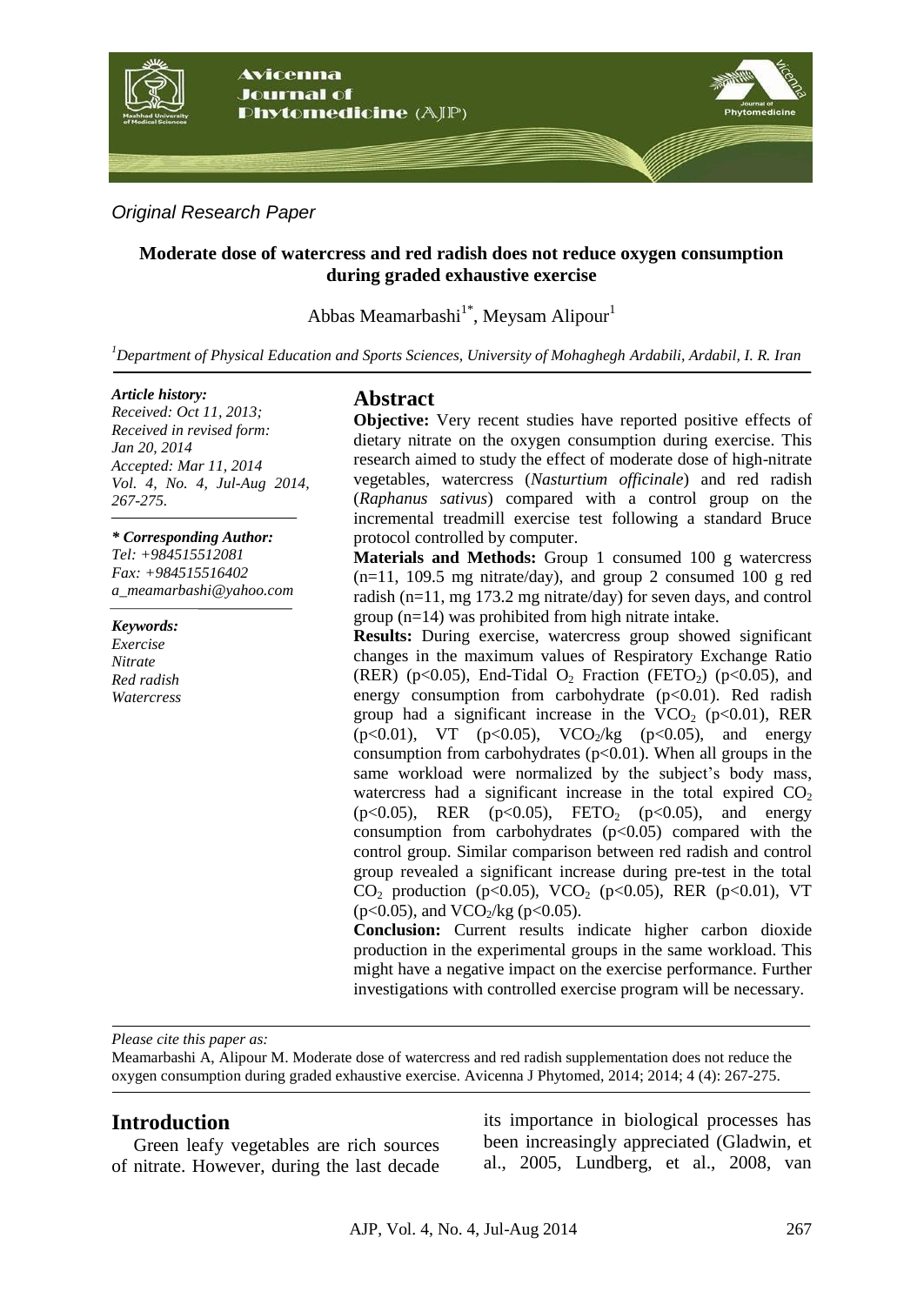Faassen, et al., 2009). Several lines of evidence indicate that the nitrate-nitrite-NO pathway is involved in regulation of blood flow, blood pressure (Larsen, et al., 2006), cell signaling, glucose homeostasis (Carlstrom, et al., 2010), and tissue response to hypoxia (Gladwin, et al., 2005, Lundberg, et al., 2008, van Faassen, et al., 2009).

It should be noted that nitrate has potential carcinogenic effects and is responsible for blue baby syndrome, cancer and occasional intoxications (EFSA, 2008). Recent scientific evidence has provided clues to the molecular interaction between nitrite and heme proteins in the blood and tissues, as well as the role of nitrite in hypoxic vasodilatation, and protective effects of nitrite against ischemia/reperfusion injury. From the biochemical point of view on the nitrite and nitric oxide (NO), it is persuading to assume that nitrite acts as a source of NO when functioning as a vasodilator (Butler and Feelisch, 2008). Nitrate was speculated to modulate the mitochondrial function (Shiva, et al., 2007), lowering blood pressure (Larsen, et al., 2006), enhance gastric mucosal defense mechanisms (Petersson, et al., 2007), and reduces the oxygen cost of exercise (Lansley, et al., 2011, Larsen, et al., 2011, Larsen, et al., 2010). Recent findings about the possibility of enhancing performance by using nitrate attracted a great interest among the sports physiologists.

In a study on nine (seven males, two females) healthy volunteers, nitrate ingestion resulted in a significant reduction of  $VO<sub>2</sub>$  in sub-maximal work rates (Larsen, et al., 2010) without an increase in the blood lactate level, indicating that energy production had become more efficient. The mechanism is still not known but Larsen et al. speculated that NO or a related species may reduce the proton leakage over the mitochondrial membrane. Nitrite is a biologically active compound generated from nitrate reduction in tissues. A significant physiological benefit may be

related with the absorption of nitrite from dietary sources (Hord, et al., 2009) (Figure 1). It is hypothesized that Nitric Oxide has a potential to promote an increase in blood flow to the active muscles and then leads to an increase in nutrient delivery to and waste removal from the muscles, thereby enhancing the exercise performance and recovery (Bloomer et al., 2011).

Nitrate supplementation in healthy human subjects has been studied (Larsen, et al., 2011) and it has been postulated that dietary inorganic nitrate increases the capacity for ATP synthesis in mitochondria isolated from muscle biopsy tissue. Increase in ATP production capacity occurs in the absence of any increase in mitochondrial content. With nitrate supplementation, mitochondrial proton leak was reduced and oxidative phosphorylation efficiency was increased. This finding was a proof that nitrates decrease energy waste, and effectively increase the amount of ATP production per unit of oxygen consumed. Following a series of *in vitro* experiments, Larsen et al. showed that whole body oxygen expenditure during steady-state exercise decreases with nitrate supplementation while the mechanical work output to oxygen expenditure  $(Watt/VO<sub>2</sub>)$  concomitantly increases. Exercise economy can be affected by changes in mechanical efficiency, mitochondrial coupling efficiency or both. A short-term dietary nitrate supplementation enhances mitochondrial efficiency, decreases mitochondrial proton leaks, and enhances exercise performance (Nair, et al., 2011). Supplementation with 500 ml of beetroot juice for 6 consecutive days in eight healthy men was reported a significant reduction of  $O_2$  cost during cycling exercise at fixed submaximal cycling work rates (Bailey, et al., 2009).

The author suggested that only a high dose of dietary nitrate (0.033 mmol  $NaNO<sub>3</sub>/kg$  three times daily) may be needed for performance improvements by possible improvement in the energy efficiency of active muscles.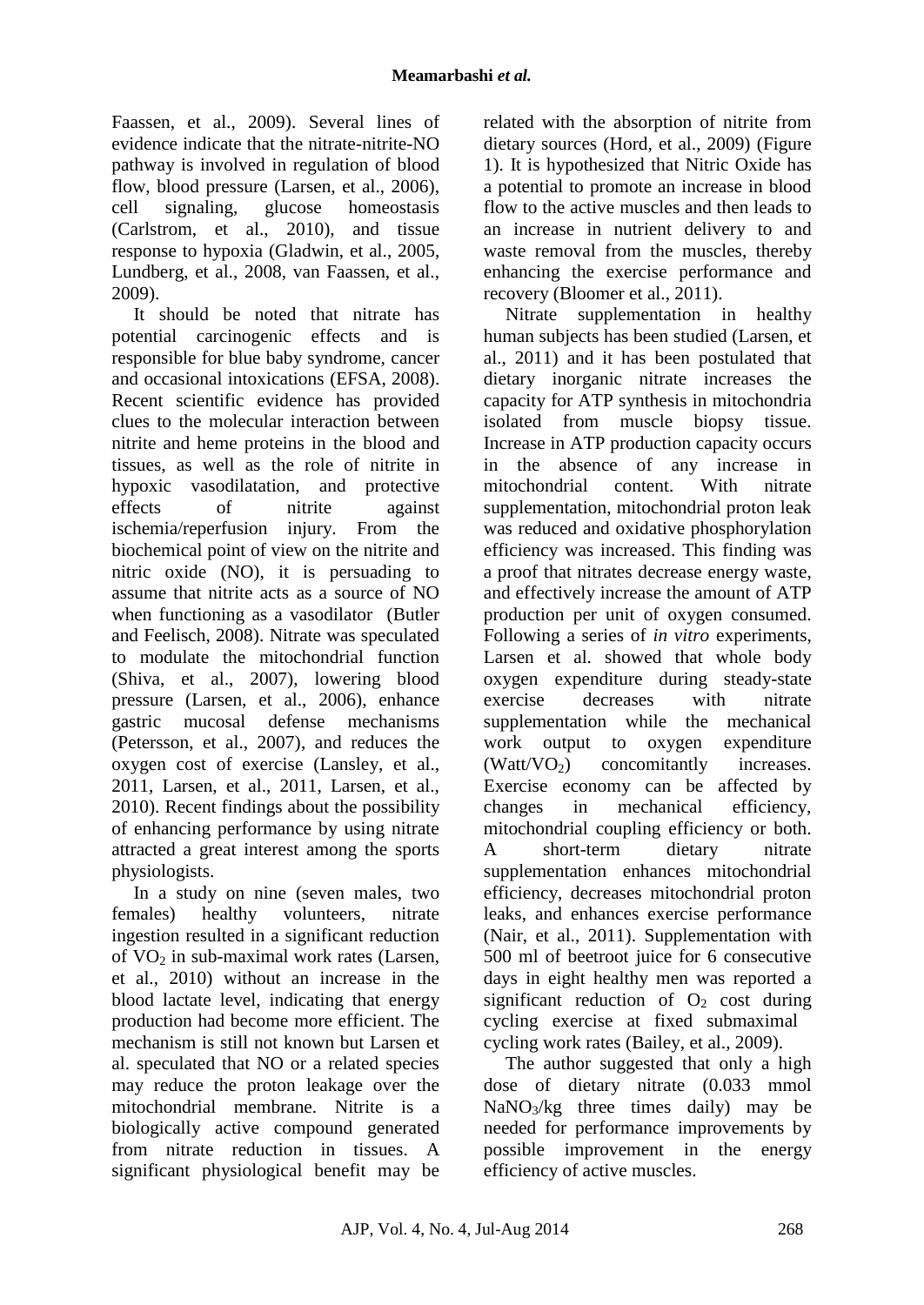Current evidences supporting the notion that whole-body oxygen cost may be reduced because of improved mitochondrial efficiency. However, the underlying mechanisms are not clear and further studies are needed to rule out the possibility that nitrates may induce a shift toward nonoxidative pathways for cellular ATP synthesis. Such a shift may have negative consequences in tissues such as cardiac muscle, which relies heavily on oxidative metabolism to meet metabolic demands at rest and during exercise. However, extrapolation from skeletal muscle with mixed fiber types to myocardium with predominantly mitochondrial rich muscle fibers requires additional studies. Yet another study examined the effect of 500 ml of beetroot juice for 6 days in 6 maximal 500-m rowing-ergometer repetitions in fourteen well-trained junior male rowers without control group and best results found in the repetitions 4-6 in rowing time (1.7%, 95% CL, ± 10.0%) (Bond, et al., 2012).

Collectively, nitric oxide-stimulating dietary supplements are arguably the most widely advertised in the sports nutrition market. While some anecdotal reports suggest a potential benefit from using these products, some publications are failed to find established positive effect on exercise performance or physiological parameters. Reviewing all the published articles in this field indicate significant differences between the methodology, supplementation dose and data processing.

According to a research in Tabriz of Iran, higher nitrate concentration was found in the tuberous vegetables especially in the leafy vegetables than fruit bearing vegetables (Tabatabaei, 2005). However, nitrate concentration in the high concentrate nitrate vegetables reported very different depending the cultivation and environmental factors. Red radish and watercress reported to be one of the medium to high nitrate vegetables but no study examined the effect of these vegetables on the oxygen consumption invitro or invivo. Nitrate concentration in the natural products classified in very low  $(<20 \text{ mg}/100 \text{ g})$ , low  $(20-50 \text{ mg}/100 \text{ g})$ , moderate (50-100 mg/100 g), high (100- 250 mg/100 g), and very high  $(>260$ mg/100 g) (Williams, 2012).

Despite the lack of scientific evidences in the effectiveness of watercress and red radish on the exercise performance, the moderate concentration of nitrate in these vegetables afforded the opportunity to investigate the effect of watercress and red radish on the rest and in a graded exhaustive treadmill exercise by using extensive gas exchange data analysis.

# **Materials and Methods Participants**

Thirty-six healthy and non-active male university students volunteered to take part in a pre-test/post-test study. Participants randomly divided into three groups. They asked to refrain from any medium to vigorous exercise and their diets were controlled during the study by using a 24 h recall questionnaire. All subjects received written information about the aims of the study and signed an informed consent form. Ethical approval to conduct this study obtained from the University Human Ethics Committee. A sample of vegetables in each day was dried and finally analyzed to determine nitrate concentrations.

## **Supplementation**

Group 1 (n=11, age:  $20.2 \pm 1.62$  years, body mass:  $69.0 \pm 13.4$  kg) consumed 100 g fresh watercress, group 2 (n=11, age:  $20.5 \pm 2.25$  years, body mass:  $70.6 \pm 15.3$  kg) received 100 g fresh red radish and control group  $(n=14, \text{ age}: 20.5\pm1.40 \text{ years}, \text{ body}$ mass: 70.3±10.8 kg) was prohibited from consumption of moderate dose of highnitrate foods for seven days. Subjects were eaten the vegetables in the lab under supervision of the researcher at 11-12 a.m.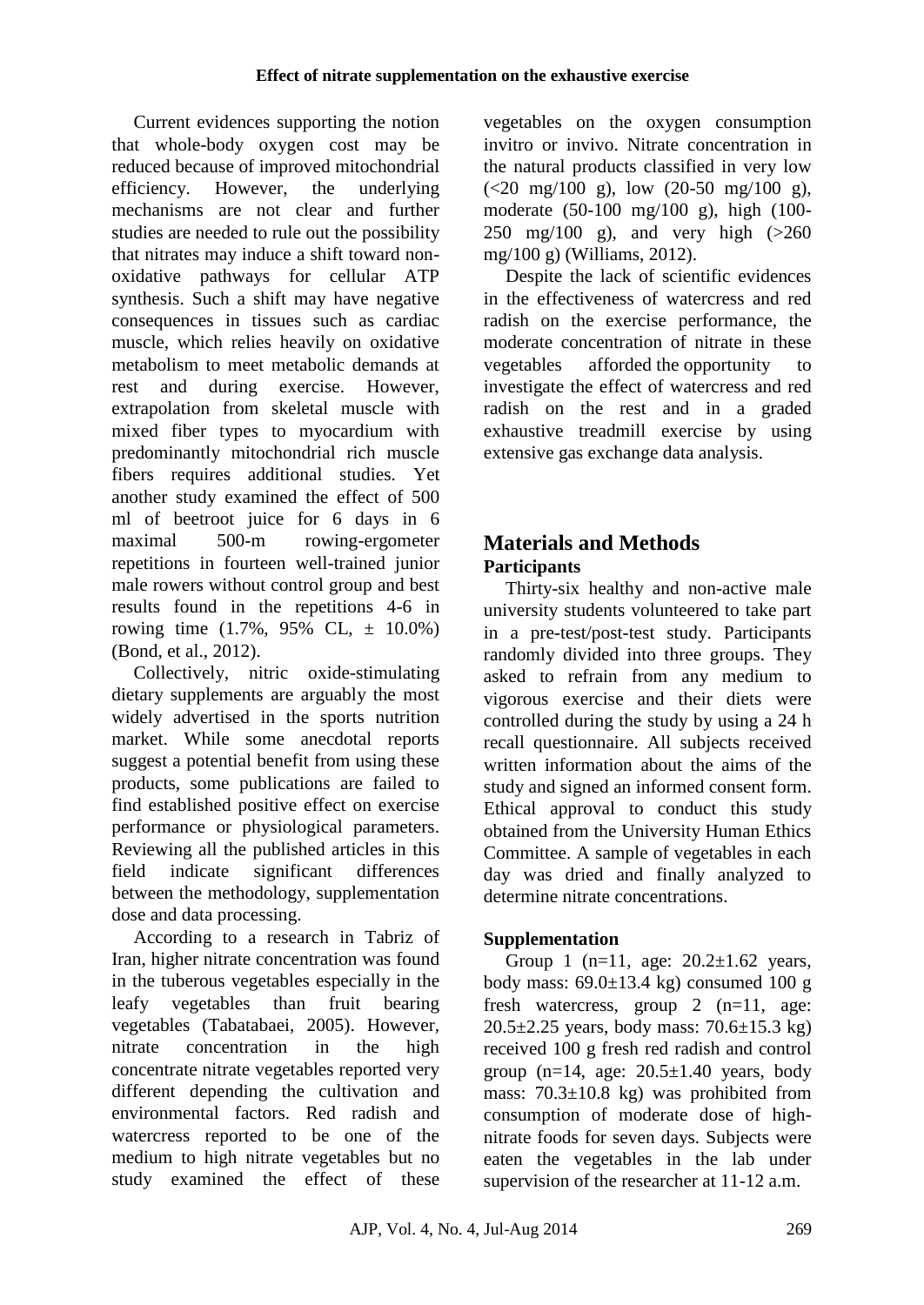## **Methodology**

One day before and after seven-day supplementation period, blood pressure, breath rate, heart rate, and three minutes respiratory gas analysis were recorded. All measurements were conducted after 30 min rest.

All subjects underwent standard treadmill exercise testing (Bruce protocol) (Bruce, et al., 1974) controlled by a treadmill control software developed by the author on a Lode treadmill (Valiant, Lode BV, The Netherlands) at 4 pm (three hours after meal). A heart rate transmitter belt (Polar Electro, Finland) was attached to the chest to transmit the heart rate signals to the treadmill's receiver and then recorded in a database by the treadmill control software.

### **Data processing**

Inhaled  $O_2$ , exhaled  $CO_2$ , and ventilation rate were analyzed on a breath-by-breath basis using a respiratory gas analyzer using a calibrated Power Cube Ergo Gas Analyzer (Ganshorn Medizin Electronic GmbH, Nie derlauer, Germany). Gas exchange variables are recorded every ten seconds including: oxygen uptake  $(VO<sub>2</sub>)$ , carbon dioxide production  $(VCO<sub>2</sub>)$ , minute<br>ventilation  $(VE)$ , hear rate  $(HR)$ , ventilation (VE), hear rate (HR), respiratory rate (RR), end-tidal oxygen tension (PETO<sub>2</sub>), end-tidal carbon dioxide tension (PETCO<sub>2</sub>), respiratory gasexchange ratios (RER), oxygen uptake per heartbeat  $(O_2$ -Pulse), ventilatory equivalents for  $O_2$  (EQO<sub>2</sub>), ventilatory equivalents for  $CO<sub>2</sub>$  (EQCO<sub>2</sub>), tidal volume (VT), alveolar ventilation (VA), fractional end-tidal  $O_2$  concentration (FETO<sub>2</sub>), fractional end-tidal  $CO<sub>2</sub>$  concentration (FETCO<sub>2</sub>), metabolic equivalent (METS), energy expenditure (EE), energy expenditure from carbohydrate (CHO EE), energy expenditure from fat (FAT EE).

Computer software was developed to calculate the total oxygen consumption, CO<sup>2</sup> production, total ventilation volume, and  $O_2$ -Pulse during the rest and exercise. Software computed the linear distance, vertical distance using the speed and treadmill incline every ten seconds. Distance is a function of time and speed of the treadmill. Work is calculated as the product of body mass (kg), gravity (9.81  $\text{m/s}^2$ ), vertical speed (m/s) and slope, and time (s). Power is the product of bodyweight (kg), gravity  $(9.81 \text{ m/s}^2)$ , and vertical speed (m/s) and slope.

The software automatically calculated the heart rate deflection point base on the method of  $D_{\text{max}}$  (Siahkouhian and Meamarbashi, 2013) to estimate the 2013) to estimate the anaerobic threshold. RER was also used to determine anaerobic threshold (AT). RER-AT point was determined when the RER stabilized above 10.0 and not returned under 10.0 (Dickstein, et al., 1990, Yeh, et al., 1983). Maximum values in the raw data were calculated throughout the tests. The software provided facilities to calculate maximum values during, integer values, normalized values for each subject in each session and create professional databases for data analysis by the SPSS software.

To assess the effectiveness of watercress and red radish compare to the control group during aerobic or anaerobic phase of exercise, the maximum values before or after RER-AT point were compared. Additionally, to examine the effect of nitrate on the physiological parameters, pre-test and post-test duration was compared and only data from start until the equal time were processed. In the next step, maximum values in the equal time were normalized by the subject's body mass.

Transient spikes in the physiological parameters during the test may yield a false interpretation by the statistical methods. To overcome this miscalculation, by numerical integration the area under the parametertime curve was computed by the software using a well-known trapezoidal rule method.

## **Nitrate analysis**

Dried vegetables were powdered by grinding and 0.4 g powder was added to 40 ml aluminum sulfate 0.025 M. The solution was then filtered through a Whatman #42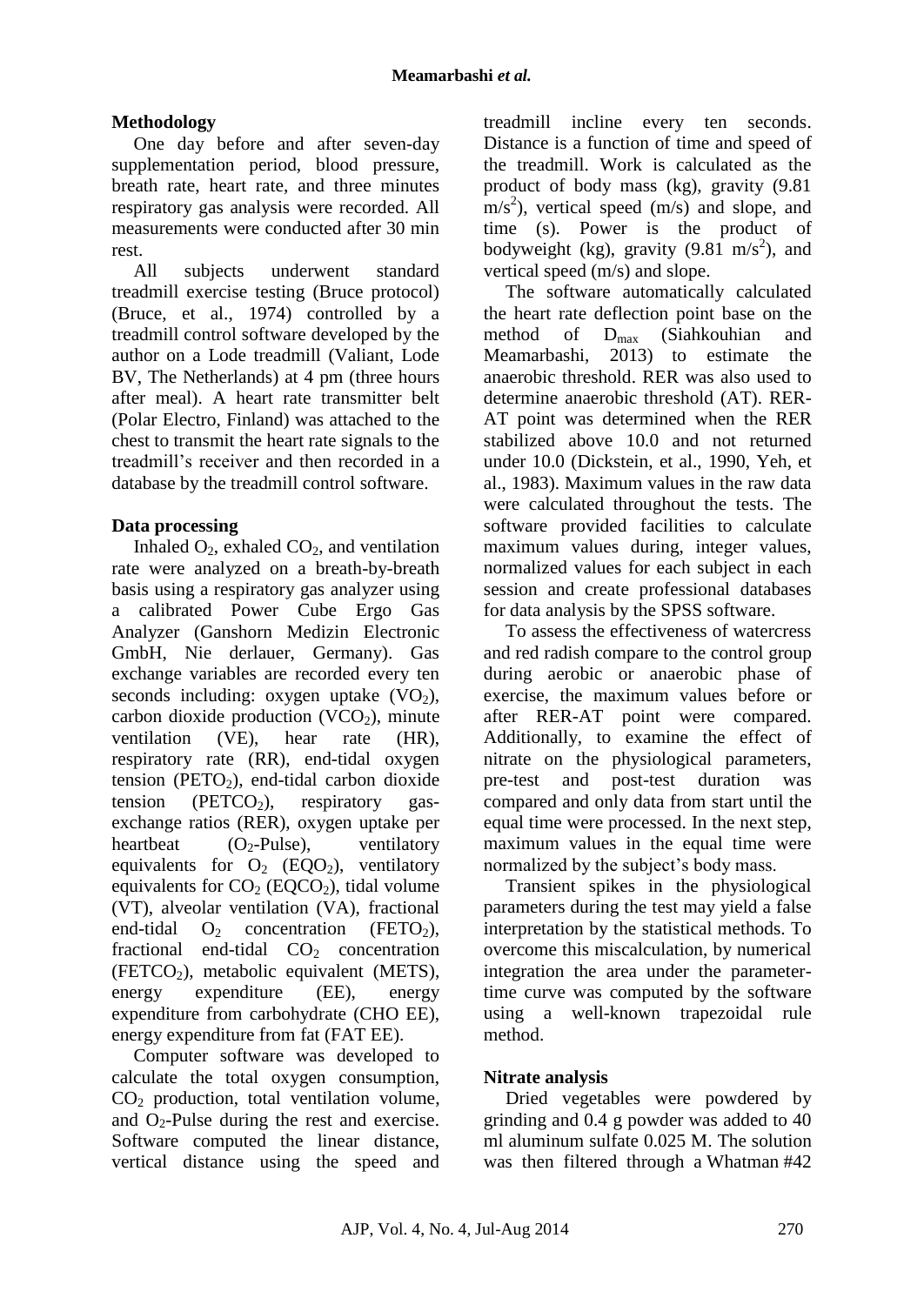filter paper. Ion-selective electrode (Metrohm, Switzerland) was used with nitrate electrode to measure the nitrate concentration.

#### **Statistical analyses**

Normal distribution was tested using the Kolmogorov-Smirnov and Shapiro-Wilk tests. Analysis of covariance (ANCOVA) with Bonferroni pairwise comparisons used to compare the pre-test and post-test in the experimental and control groups. The statistical analysis was performed using the Statistical Package for Social Sciences software (SPSS Version 16, SPSS Inc. Chicago, IL).

### **Results**

The Kolmogorov-Smirnov and Shapiro-Wilks tests revealed normality of the data. Raw watercress and red radish analysis determined 1095 and 1732 mg/kg nitrate respectively are considered high concentrate nitrate vegetables (1000-2500 mg/kg). This amount is approximately 5 to 7.8 times of Acceptable Daily Intake (ADI) for nitrate in human (3.7 mg/kg B.w./day) (EFSA, 2008).

Blood pressure in the rest period was statistically analyzed. There was a significant reduction in the systolic blood pressure (p<0.001) and diastolic blood pressure in the red radish  $(p<0.01)$ . In the watercress group, only a significant decrease found in the diastolic blood pressure ( $p<0.05$ ) (Table 1).

To find out any physiological changes after seven-days consumption of watercress and red radish on the physiological parameters in the rest condition prior to the exercise, values obtained during the three minutes of gasometry were compared between groups. There were no any significant changes in the post-test as compared to pre-test between experimental groups in comparison with a control group using ANCOVA (Table 1).



Figure 1. A schematic diagram of the physiological disposition of nitrate, nitrite, and nitric oxide from exogenous (dietary) and endogenous sources.

Table 1. Physiological parameters obtained in Pre-Test and Post-Test during rest period (mean  $\pm$  SD)

| <b>NAME</b>                 | <b>Watercress</b> |                | <b>Red Radish</b> |                             | Control         |                  |
|-----------------------------|-------------------|----------------|-------------------|-----------------------------|-----------------|------------------|
|                             | <b>Pre-Test</b>   | Post-Test      | <b>Pre-Test</b>   | Post-Test                   | <b>Pre-Test</b> | <b>Post-Test</b> |
| <b>Resting Heart Rate</b>   | $85.0 + 13.1$     | $81.5 + 13.5$  | $91.0 + 12.7$     | $83.9 + 12.3$               | $76.0 + 14.3$   | $81.5 + 14.27$   |
| <b>Resting Systolic BP</b>  | $118.5+9.0$       | $116.5 + 14.6$ | $125.0+7.6$       | $115.5 + 54$ <sup>***</sup> | $125.6 + 14.4$  | $121.2 + 11.5$   |
| <b>Resting Diastolic BP</b> | $73.7 + 8.7$      | $67.9 + 8.6^*$ | $73.1 + 6.7$      | $66.5 + 5.6$ **             | $70.7 + 7.5$    | $65.2 + 7.5$     |

Statistical difference between pre-test and post-test by (ANCOVA): \*  $p<0.05$ ; \*\*  $p<0.01$ ; \*\*\*  $p<0.001$ .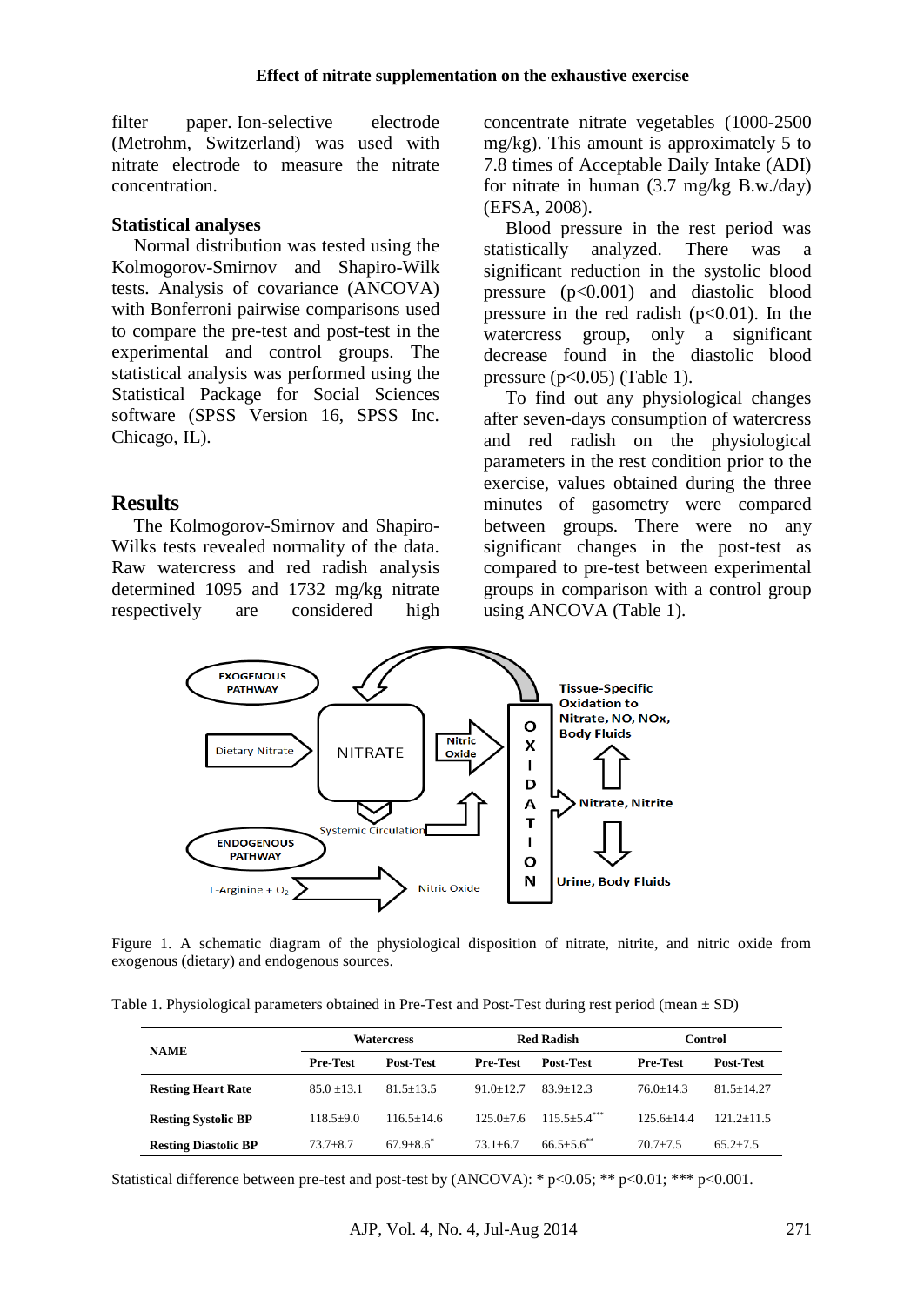#### **Meamarbashi** *et al.*

Comparison between watercress and control groups during rest period showed a significant increase in the maximum values of RER ( $p<0.05$ ), FETO<sub>2</sub> ( $p<0.05$ ), and energy consumption of carbohydrate (p<0.01). Comparison of red radish with control group indicated a significant increase in the  $VCO<sub>2</sub>$  (p<0.01), RER (p<0.01), VT (p<0.05), VCO<sub>2</sub>/kg (p<0.05), and energy consumption of carbohydrate (p<0.01). Results in the Table 2 show a non-significant difference in the exercise time, work and power indicating no significant effect of nitrate on the exercise performance. To elucidate any physiological change after consumption of watercress and red radish during graded exercise (Bruce test), exercise duration of the pre-test was compared with the post-test and then all values in the equal time and normalized by the subject's body mass were statistically analyzed (Table 3).

Table 2. Maximum gasometry values in the watercress, red radish and control groups in the Pre-Test and Post-Test during exercise (mean  $\pm$  SD)

| Name                           | <b>Watercress</b> |                           | <b>Red Radish</b> |                               | <b>Control</b>    |                   |
|--------------------------------|-------------------|---------------------------|-------------------|-------------------------------|-------------------|-------------------|
|                                | Pre-Test          | Post-Test                 | Pre-Test          | Post-Test                     | <b>Pre-Test</b>   | Post-Test         |
| Time [Sec]                     | $808.1 \pm 76.92$ | $840.0 \pm 102.7$         | $829.0 \pm 76.8$  | $846.3 \pm 84.0$              | $761.4 \pm 81.51$ | $770.7 \pm 72.4$  |
| Speed [Km/h]                   | $7.83 \pm 0.610$  | $8.02 \pm 0.544$          | $7.95 \pm 0.480$  | $8.10 \pm 0.592$              | $7.62 \pm 0.609$  | $7.53 \pm 0.646$  |
| Incline $[\%]$                 | $17.8 \pm 1.08$   | $18.1 \pm 1.08$           | $18.0 \pm 0.89$   | $18.3 \pm 1.21$               | $17.4 \pm 0.94$   | $17.2 \pm 0.99$   |
| Work [J]                       | $106.8 \pm 17.0$  | $114.6 \pm 21.0$          | $114.6 \pm 19.1$  | $120.0 \pm 21.8$              | $100.9 \pm 30.0$  | $101.3 \pm 26.4$  |
| Power [W]                      | $0.13 \pm 0.019$  | $0.137 \pm 0.018$         | $0.139 \pm 0.023$ | $0.142 \pm 0.024$             | $0.130 \pm 0.028$ | $0.130 \pm 0.026$ |
| Distance [m]                   | $1122 \pm 174.8$  | $1195 \pm 235.3$          | $1165 \pm 159.3$  | $1210 \pm 186.2$              | $1024 \pm 170.5$  | $1037 \pm 150.2$  |
| <b>Vertical Distance [m]</b>   | $161.5 \pm 32.2$  | $174.9 \pm 44.0$          | $169.3 \pm 28.3$  | $177.6 \pm 33.9$              | $144.3 \pm 29.5$  | $146.4 \pm 26.4$  |
| Total $O_2(L)$                 | $24.0 \pm 3.74$   | $24.9 \pm 4.43$           | $25.0 \pm 4.88$   | $26.0 \pm 5.28$               | $22.3 \pm 5.93$   | $21.3 \pm 5.47$   |
| Total $CO2$ (L)                | $26.7 \pm 4.15$   | $28.6 \pm 5.46$           | $28.2 \pm 5.12$   | $30.2 \pm 5.89$               | $25.3 \pm 7.04$   | $23.2 \pm 6.03$   |
| <b>Total Ventilation (L)</b>   | $743.8 \pm 157.2$ | $795.7 \pm 204.0$         | $767.1 \pm 161.8$ | $791.0 \pm 183.4$             | $659.7 \pm 184.0$ | $608.2 \pm 151.3$ |
| $VO2$ [L/min]                  | $3.13 \pm 0.404$  | $3.12 \pm 0.321$          | $3.15 \pm 0.433$  | $3.22 \pm 0.470$              | $3.04 \pm 0.539$  | $3.05 \pm 0.527$  |
| $VCO2$ [L/min]                 | $4.16 \pm 0.516$  | $4.22 \pm 0.470$          | $4.27 \pm 0.621$  | $4.46 \pm 0.667^*$            | $4.08 \pm 0.812$  | $3.92 \pm 0.669$  |
| VE [L/min]                     | $128.5 \pm 22.7$  | $130.5 \pm 20.1$          | $127.5 \pm 18.74$ | $129.5 \pm 24.5$              | $113.1 \pm 26.7$  | $108.3 \pm 20.2$  |
| HR [1/min]                     | $201.4 \pm 8.20$  | $202.6 \pm 9.58$          | $204.3 \pm 8.76$  | $201.3 \pm 9.15$              | $195.0 \pm 9.41$  | $193.3 \pm 9.30$  |
| RR[1/min]                      | $54.4 \pm 7.50$   | $53.8 \pm 7.87$           | $55.6 \pm 9.47$   | $53.4 \pm 9.41$               | $49.0 \pm 6.17$   | $47.8 \pm 6.17$   |
| PETO <sub>2</sub> [mmHg]       | $98.4 \pm 3.26$   | $99.6 \pm 3.71$           | $98.6 \pm 3.10$   | $98.3 \pm 4.04$               | $96.8 \pm 2.83$   | $95.9 \pm 2.33$   |
| PETCO <sub>2</sub> [mmHg]      | $42.9 \pm 3.15$   | $43.4 \pm 3.00$           | $45.1 \pm 5.29$   | $46.1 \pm 4.25$               | $45.4 \pm 4.63$   | $44.6 \pm 2.84$   |
| <b>RER</b>                     | $1.33 \pm 0.043$  | $1.35 \pm 0.036^{\circ}$  | $1.35 \pm 0.056$  | $1.39 \pm 0.084$ <sup>*</sup> | $1.34 \pm 0.106$  | $1.29 \pm 0.078$  |
| $VO2/KG$ [ml/kg]               | $46.0 \pm 5.56$   | $46.3 \pm 5.75$           | $45.6 \pm 6.12$   | $46.6 \pm 6.12$               | $43.2 \pm 4.20$   | $43.5 \pm 3.37$   |
| $VCO2/KG$ [ml/kg]              | $61.4 \pm 8.31$   | $62.5 \pm 8.26$           | $61.7 \pm 8.25$   | $64.3 \pm 7.26^{\degree}$     | $57.8 \pm 6.70$   | $56.0 \pm 6.18$   |
| $VE/KG$ [ml/kg/min]            | $1902 \pm 400.5$  | $1952 \pm 453.4$          | $1859 \pm 368.6$  | $1877 \pm 339.9$              | $1598 \pm 240.4$  | $1546 \pm 187.2$  |
| $O_2$ -PULSE [ml/beat]         | $0.016 \pm 0.002$ | $0.016 \pm 0.002$         | $0.016 \pm 0.002$ | $0.017 \pm 0.003$             | $0.016 \pm 0.003$ | $0.016 \pm 0.003$ |
| EQO <sub>2</sub>               | $40.1 \pm 4.75$   | $41.3 \pm 5.85$           | $40.2 \pm 4.88$   | $39.9 \pm 5.87$               | $36.7 \pm 3.79$   | $35.3 \pm 2.92$   |
| EOCO <sub>2</sub>              | $31.8 \pm 3.76$   | $32.2 \pm 4.10$           | $33.0 \pm 3.61$   | $31.2 \pm 2.53$               | $31.2 \pm 3.62$   | $30.4 \pm 3.25$   |
| VT[L]                          | $2.44 \pm 0.454$  | $2.53 \pm 0.420$          | $2.37 \pm 0.474$  | $2.50 \pm 0.567$ <sup>*</sup> | $2.41 \pm 0.427$  | $2.34 \pm 0.381$  |
| VA [L]                         | $128.5 \pm 22.8$  | $130.5 \pm 20.1$          | $127.4 \pm 18.7$  | $129.5 \pm 24.5$              | $113.0 \pm 26.7$  | $108.4 \pm 20.3$  |
| $\text{FETO}_2\left[\%\right]$ | $16.2 \pm 0.54$   | $16.4 \pm 0.61^{\degree}$ | $16.2 \pm 0.51$   | $16.2 \pm 0.67$               | $16.0 \pm 0.47$   | $15.7 \pm 0.38$   |
| FETCO <sub>2</sub> [%]         | $7.08 \pm 0.518$  | $7.18 \pm 0.493$          | $7.45 \pm 0.871$  | $7.62 \pm 0.702$              | $7.51 \pm 0.765$  | $7.32 \pm 0.465$  |
| <b>METS</b> [kcal/kg/h]        | $13.1 \pm 1.58$   | $13.2 \pm 1.64$           | $13.0 \pm 1.75$   | $13.3 \pm 1.74$               | $12.3 \pm 1.20$   | $12.4 \pm 0.97$   |
| $EE$ [Kcal/h]                  | $1006 \pm 127.6$  | $1009 \pm 104.1$          | $1020 \pm 141.4$  | $1048 \pm 150.5$              | $981.0 \pm 176.4$ | $973.4 \pm 165.1$ |
| <b>CHO EE [Kcal/h]</b>         | $2076 \pm 265.9$  | $2151 \pm 275.0^*$        | $2177 \pm 353.4$  | $2326 \pm 417.5$ <sup>*</sup> | $2056 \pm 516.7$  | $1877 \pm 365.8$  |
| <b>FAT EE [Kcal/h]</b>         | $117.4 \pm 61.6$  | $87.0 \pm 72.6$           | $125.5 \pm 117.1$ | $88.5 \pm 76.3$               | $106.2 \pm 71.0$  | $132.3 \pm 71.4$  |

Significant difference compare with control group obtained by ANCOVA:  $*$  p<0.05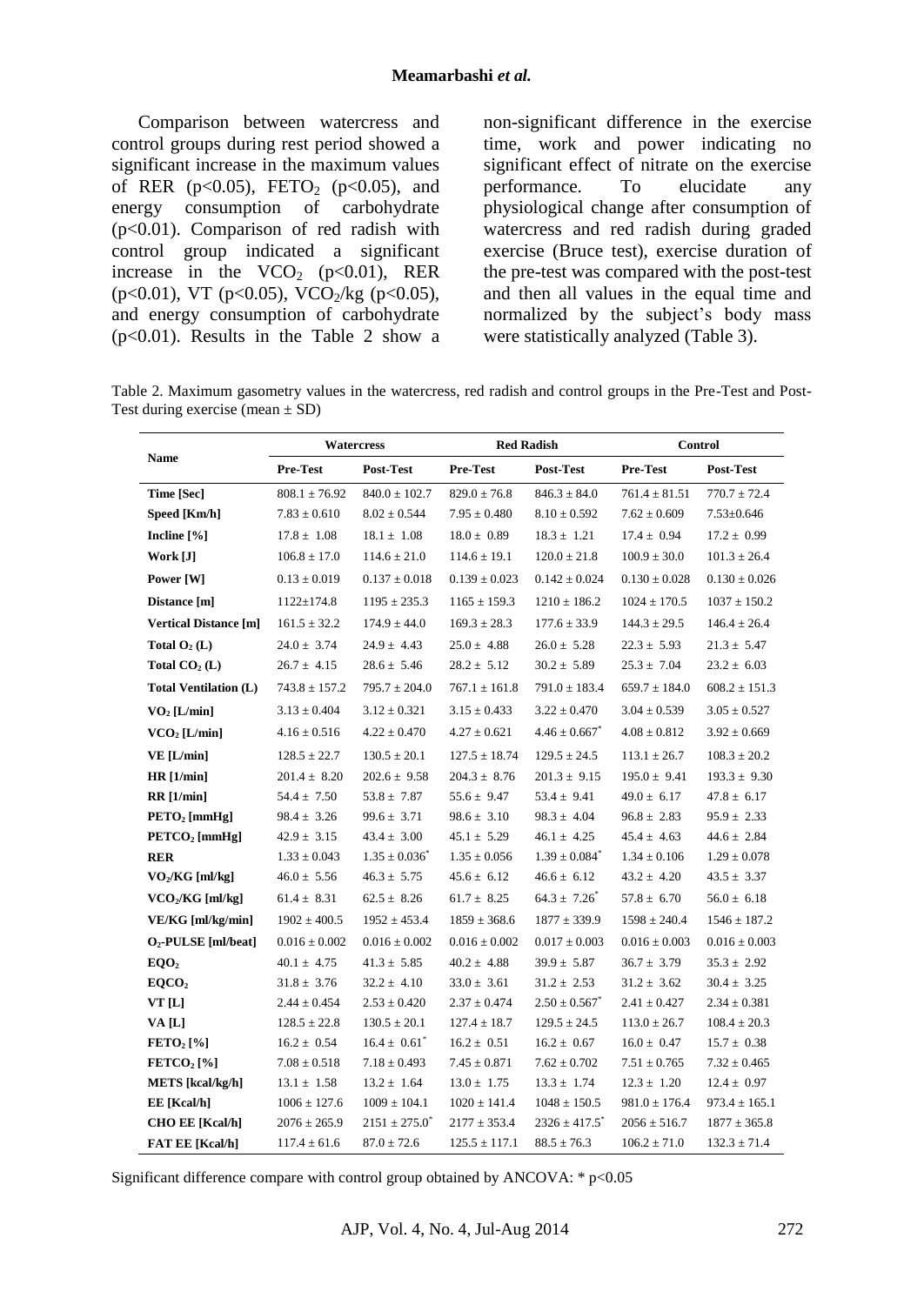#### **Effect of nitrate supplementation on the exhaustive exercise**

Normalized values by the subject's body mass in the same exercise duration and work load in the watercress group had a significant increase in the total  $CO<sub>2</sub>$ production (p<0.05), RER (p<0.05), FETO<sub>2</sub>  $(p<0.05)$ , and energy consumption of carbohydrate  $(p<0.05)$  compared to the control group. Red radish comparison with control group revealed a significant increase in pre-test in the total  $CO<sub>2</sub>$ production (p<0.05), VCO<sub>2</sub> (p<0.05), RER (p<0.01), VT (p<0.05), VCO<sub>2</sub>/kg (p<0.05) (Table 3).

It is important to know when integer values of all the parameters during the test were compared and analyzed, no significant changes were found in the  $VO<sub>2</sub>$  and ventilation rates. Body mass was not different between pre-tests and post-test in the groups.

Data before and after the anaerobic threshold in the RER-AT point was compared with the same phase in the posttest showed no significant difference between the parameters in the watercress or red radish as compared with control.

Table 3. Maximum gasometry values in the watercress, red radish and control groups in the Pre-Test and Post-Test during exercise in equal time and normalized by the subject's body mass (Mean  $\pm$  SD)

| <b>NAME</b>                        | <b>Watercress</b> |                              | <b>Red Radish</b> |                              | <b>Control</b>    |                   |
|------------------------------------|-------------------|------------------------------|-------------------|------------------------------|-------------------|-------------------|
|                                    | Pre-Test          | <b>Post-Test</b>             | <b>Pre-Test</b>   | Post-Test                    | <b>Pre-Test</b>   | Post-Test         |
| VO <sub>2</sub> [L/min]            | $0.036 \pm 0.005$ | $0.035 \pm 0.004$            | $0.036 + 0.005$   | $0.036 \pm 0.005$            | $0.034 \pm 0.006$ | $0.034 + 0.006$   |
| $VCO2$ [L/min]                     | $0.047 \pm 0.006$ | $0.047 \pm 0.006$            | $0.048 \pm 0.008$ | $0.049 \pm 0.008^*$          | $0.046 \pm 0.009$ | $0.043 \pm 0.008$ |
| Work [J/Kg BW]                     | $1.21 \pm 0.194$  | $1.19 \pm 0.189$             | $1.27 \pm 0.250$  | $1.26 \pm 0.240$             | $1.11 \pm 0.324$  | $1.09 \pm 0.320$  |
| Power [W/Kg BW]                    | $0.002 \pm 0.000$ | $0.001 \pm 0.000$            | $0.002 \pm 0.000$ | $0.002 \pm 0.000$            | $0.001 \pm 0.000$ | $0.001 \pm 0.000$ |
| Distance [m/Kg BW]                 | $12.7 \pm 1.99$   | $12.6 \pm 1.95$              | $12.9 \pm 1.82$   | $12.8 \pm 1.78$              | $11.4 \pm 1.91$   | $11.2 \pm 1.84$   |
| <b>Vertical Distance [m/Kg BW]</b> | $1.83 \pm 0.366$  | $1.81 \pm 0.360$             | $1.87 \pm 0.322$  | $1.86 \pm 0.316$             | $1.60 \pm 0.332$  | $1.57 \pm 0.319$  |
| <b>RER</b>                         | $0.015 \pm 0.000$ | $0.015 \pm 0.000^*$          | $0.015 \pm 0.001$ | $0.015 \pm 0.001^*$          | $0.015 \pm 0.001$ | $0.014 \pm 0.001$ |
| $VO2/KG$ [ml/kg]                   | $0.524 \pm 0.063$ | $0.516 \pm 0.062$            | $0.513 \pm 0.069$ | $0.520 \pm 0.072$            | $0.487 \pm 0.048$ | $0.484 \pm 0.040$ |
| $VCO2/KG$ [ml/kg]                  | $0.698 \pm 0.094$ | $0.691 \pm 0.086^*$          | $0.690 \pm 0.097$ | $0.705 \pm 0.092^*$          | $0.649 \pm 0.078$ | $0.616 \pm 0.067$ |
| Total $O_2$ (L/Kg BW)              | $24.0 \pm 3.74$   | $23.3 \pm 3.72$              | $24.5 \pm 5.63$   | $24.5 \pm 5.15$              | $21.8 \pm 5.59$   | $20.5 \pm 5.78$   |
| Total $CO2$ (L/Kg BW)              | $26.7 \pm 4.15$   | $26.4 \pm 4.34$ <sup>*</sup> | $27.6 \pm 6.10$   | $28.1 \pm 5.71$ <sup>*</sup> | $24.6 \pm 6.66$   | $22.1 \pm 6.24$   |
| <b>Total Ventilation (L/Kg BW)</b> | $743.8 \pm 57.2$  | $724.5 \pm 157.5$            | $745.7 \pm 190.5$ | $729.4 \pm 158.7$            | $638.9 \pm 164.7$ | $578.1 \pm 159.3$ |
| METS [kcal/kg/h/Kg BW]             | $0.150 \pm 0.018$ | $0.148 \pm 0.018$            | $0.146 \pm 0.020$ | $0.149 \pm 0.020$            | $0.139 \pm 0.014$ | $0.138 \pm 0.011$ |
| $\text{FETO}_2$ [%]                | $0.185 \pm 0.006$ | $0.183 \pm 0.007^*$          | $0.184 \pm 0.005$ | $0.180 \pm 0.008$            | $0.181 \pm 0.005$ | $0.175 \pm 0.003$ |
| VT[L]                              | $0.028 \pm 0.005$ | $0.028 \pm 0.005$            | $0.026 \pm 0.006$ | $0.028 \pm 0.007$            | $0.027 \pm 0.005$ | $0.026 \pm 0.004$ |
| EE [Kcal/h/Kg BW]                  | $11.4 \pm 1.45$   | $11.2 \pm 1.26$              | $11.4 \pm 1.79$   | $11.6 \pm 1.73$              | $11.0 \pm 1.94$   | $10.8 \pm 1.95$   |
| <b>CHO EE [Kcal/h/Kg BW]</b>       | $23.6 \pm 3.02$   | $23.5 \pm 3.30^*$            | $24.2 \pm 4.58$   | $24.9 \pm 4.65$              | $22.9 \pm 5.72$   | $20.4 \pm 4.16$   |
| <b>FAT EE [Kcal/h/Kg BW]</b>       | $1.33 \pm 0.700$  | $0.97 \pm 0.816$             | $1.42 \pm 1.332$  | $0.99 \pm 0.858$             | $1.20 \pm 0.807$  | $1.48 \pm 0.803$  |

Significant difference compare with control group obtained by ANCOVA:  $* p<0.05$ .

### **Discussion**

After extensive data analysis on the gas exchange values, heart rate and exercise duration, work, power, and other parameters in the current study despite some significant finings in the gas exchange values, major finding was increase in the total  $CO<sub>2</sub>$  production at the equal time of exercise and normalized by the subject's body mass. Our findings showed a negative impact of watercress and red radish on exercise performance due to increase in the  $CO<sub>2</sub>$  production without an increase in ventilation. Besides, current findings do not support recent findings of Larsen et al. (2010, 2011), Vanhatalo et al. (2010), Lansley et al. (2010), Lee et al. (2010), Bailey (2009), Vanhatalo et al. (2010) that claimed the reduction in the oxygen consumption during exercise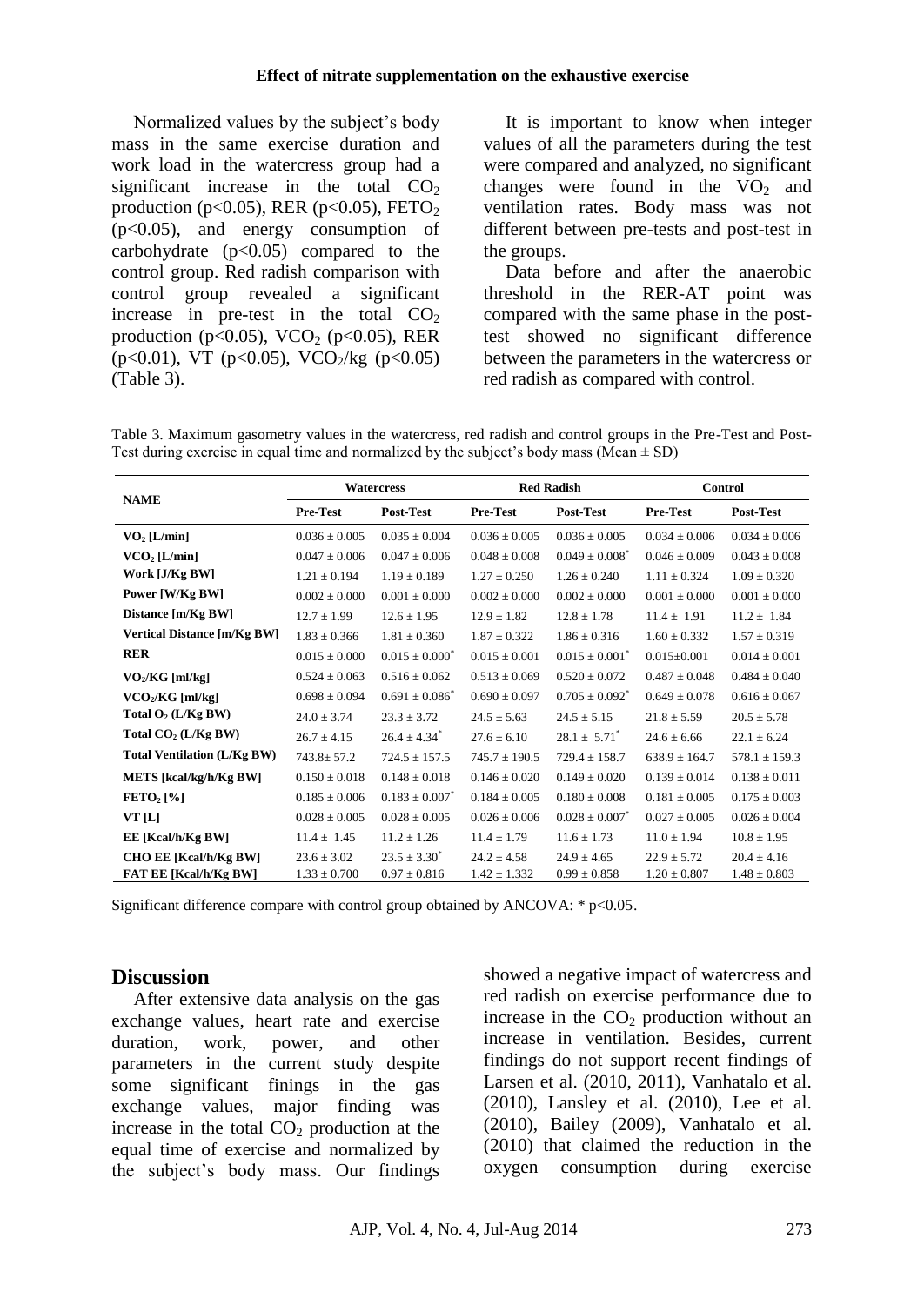despite differences in supplementation, duration and exercise methods. However, the beneficial effects of nitrate has been argued (Bloomer, 2010) and current findings are demanding more attention in processing the raw data. It must be noted that all the aforementioned reports compared the rate of oxygen consumption  $(VO<sub>2</sub>)$ , but it is not conceivable parameter to evaluate oxygen cost of exercise when the total oxygen volume has not been calculated in the same exercise workload. Extensive data processing by the custom design software is an advantage of this research to unravel any mechanistic effect of supplementation on the resting metabolism or moment by moment changes in the exercise performance.

Beetroot juice (500 ml/day) was mostly used in the previous investigations (Bailey, et al., 2009, Lansley, et al., 2011, Vanhatalo, et al., 2010) providing 340 mg nitrate which is about three times of the dose used in this study. Significant reductions in the resting blood pressure may indicate the physiological effect of nitrate in our research. However, in this phase (rest) no significant changes was found in the pulmonary gas exchange values.

In the current research, seven days of supplementation with moderate dose of high-nitrate vegetables (watercress and red radish) in non-active young male subjects caused an increase in the total  $CO<sub>2</sub>$ production without significant changes in the pulmonary ventilation.

This phenomenon induces metabolic acidosis that menaces the exercise performances. Therefore, the impact of supplementation with high-nitrate foods should be cautiously studied considering appropriate dosing, washout period in the cross over designs, supplementation duration, method of exercise level, and data processing strategy.

## **Acknowledgement**

The author would like to thank the subjects for participating in this study. The assistance of Mr. Meysam Alipour in the laboratory setup is greatly appreciated. The author is thankful to the financial support of the University of Mohaghegh Ardabili through research grant (No. 1112).

### **Conflict of interest**

There is not any conflict of interest in this study.

## **References**

- Bailey SJ, Winyard P, Vanhatalo A, Blackwell JR, DiMenna FJ, Wilkerson DP, Tarr J, Benjamin N, Jones AM. 2009. Dietary nitrate supplementation reduces the  $O<sub>2</sub>$  cost of low-intensity exercise and enhances tolerance to high-intensity exercise in humans. J Appl Physiol, 107: 1144-1155.
- Bloomer RJ. 2010. Nitric oxide supplements for sports. Strength and Conditioning Journal, 32: 14-20.
- Bloomer RJ, Farney T, Trepanowski J, McCarthy C, Canale R. 2011. Effect of betaine supplementation on plasma nitrate/nitrite in exercise-trained men. J Int Soc Sports Nutr, 8: 5-12.
- Bond H, Morton L, Braakhuis AJ. 2012. Dietary Nitrate Supplementation Improves Rowing Performance in Well-Trained Rowers. Int J Sport Nutr Exerc Metab, 22: 251-256.
- Bruce RA, Fisher LD, Cooper MN, Gey GO. 1974. Separation of effects of cardiovascular disease and age on ventricular function with maximal exercise. Am J Cardiol, 34: 757- 763.
- Butler AR, Feelisch M. 2008. Therapeutic uses of inorganic nitrite and nitrate from the past to the future. Circulation, 117: 2151-2159.
- Carlstrom M, Larsen FJ, Nystrom T, Hezel M, Borniquel S, Weitzberg E, Lundberg JO. 2010. Dietary inorganic nitrate reverses features of metabolic syndrome in endothelial nitric oxide synthase-deficient mice. Proceedings of the National Academy of Sciences, 107: 17716-17720.
- Dickstein K, Barvik S, Aarsland T, Snapinn S, Millerhagen J. 1990. Validation of a computerized technique for detection of the gas exchange anaerobic threshold in cardiac disease. Am J Cardiol, 66:1363-1367.